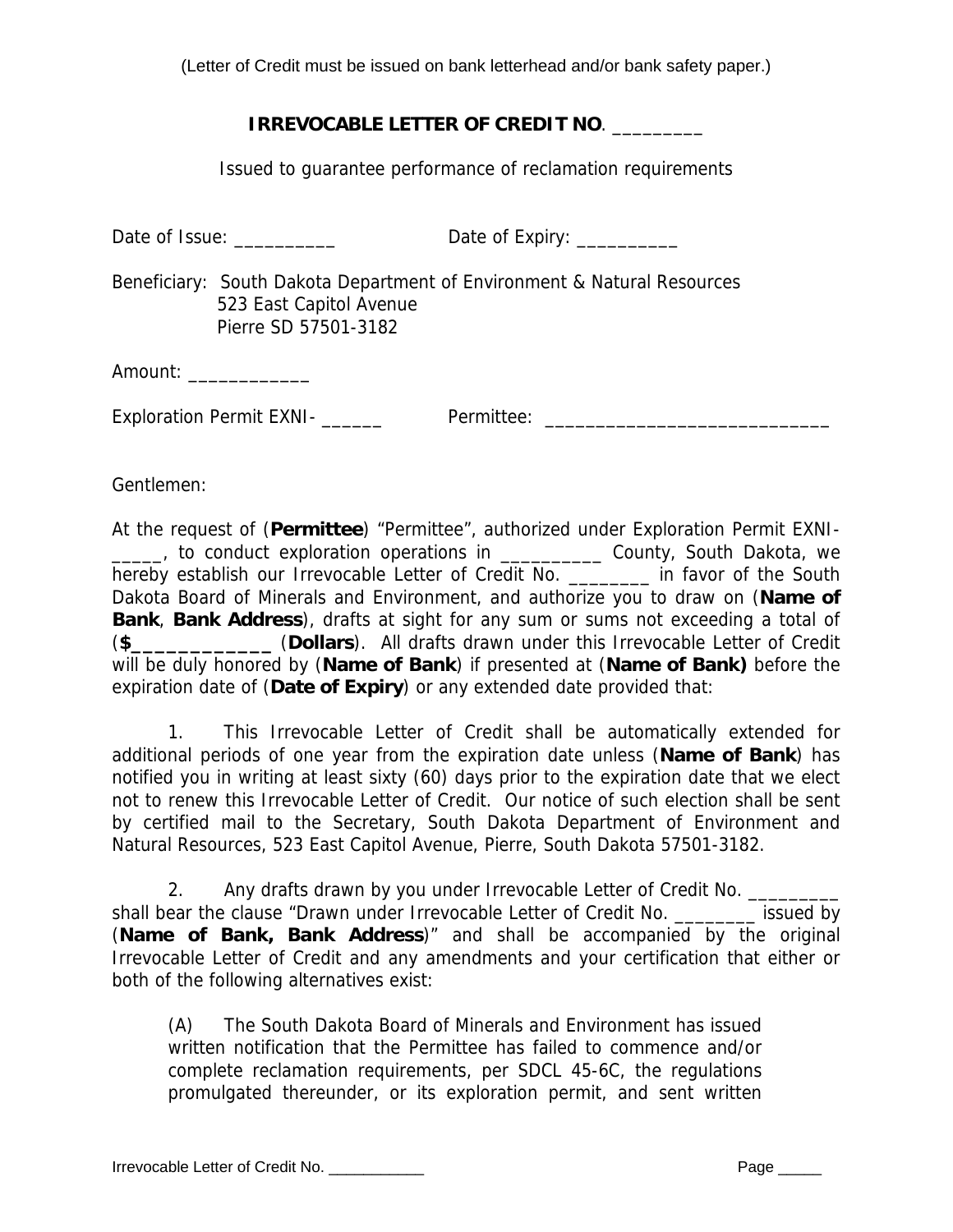(Letter of Credit must be issued on bank letterhead and/or bank safety paper.)

notification by certified mail to the Permittee as well as (**Name of Bank**);

OR

(B) **Name of Bank's** notice of election not to renew this Irrevocable Letter of Credit has been received by the South Dakota Department of Environment and Natural Resources and you have not been provided with a bond, letter of credit, or other surety, satisfactory to you as a replacement for the Irrevocable Letter of Credit to assure that the Permittee is conducting its exploration operation faithfully in accordance with the requirements of SDCL 45-6C, the regulations promulgated thereunder, or its exploration permit.

3. In the event a drawing is presented covering the alternative under paragraph 2. (A), we understand that neither the South Dakota Department of Environment and Natural Resources, nor the South Dakota Board of Minerals and Environment is required to have commenced or completed reclamation, or given the Permittee or (**Name of Bank**) such opportunity before drawing on this Irrevocable Letter of Credit.

4. Except as otherwise expressly stated, this Irrevocable Letter of Credit is subject to the "Uniform Customs and Practice for Commercial Documentary Credits fixed by the International Chamber of Commerce."

5. **Name of Bank**, hereby undertakes, on a best-efforts basis, without legal obligation:

(A) To give prompt notice to the South Dakota Department of Environment and Natural Resources and the Permittee of any notice received or action filed alleging the insolvency or bankruptcy of **Name of Bank**;

OR

(B) In the event **Name of Bank** becomes unable to fulfill its obligations under the Irrevocable Letter of Credit for any reason, we shall give prompt notice to you and the Permittee.

Any failure by **Name of Bank** to comply with paragraph 5 shall not form the basis of or give rise to any judgment, claim or action, or any damages, liabilities, or charges against **Name of Bank**.